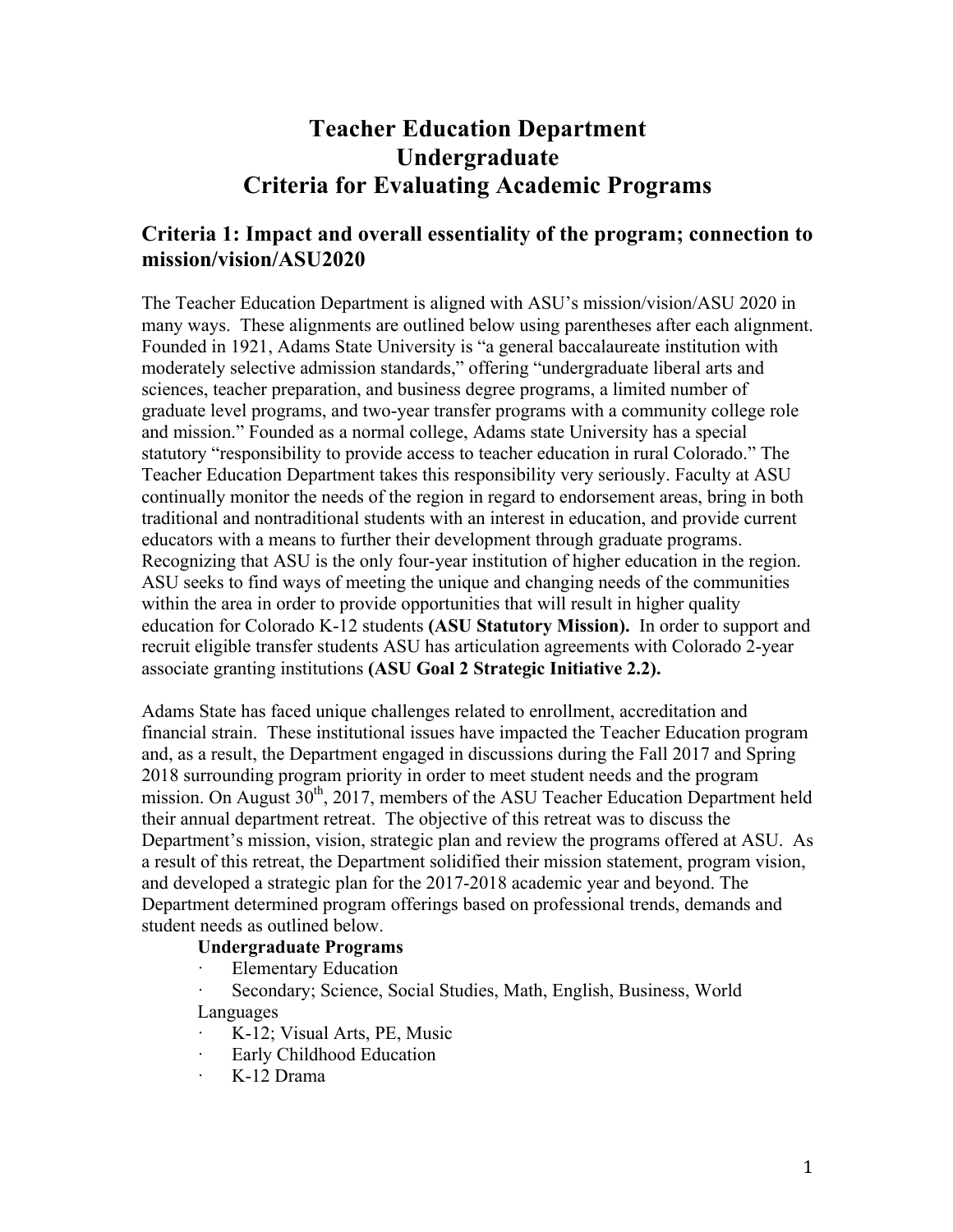After close examination, the faculty determined that particular programs needed to be sunsetted in order to concentrate efforts on building exceptionally strong programs in the areas listed above. ASU has requested that the CDHE remove the following programs from the list of institutional offerings:

Special Education (graduate and undergraduate) Whereas it was a very difficult decision to limit offerings, the faculty made this determination based on the current need to focus our efforts in order to provide exemplary preparation in the endorsement areas we do offer. The faculty at ASU continue to meet the needs of high-demand endorsement areas, such as CLD, through grant funded initiatives **(ASU 2020: Goal 1, 2, 3 &4).**

In order to develop a local teacher talent pipeline and address teacher shortages in the region, Adams State Teacher Education department recently designed a teacher cadet program for high school students in the San Luis Valley. This initiative, known as Project SERVE (Supporting Early Recruitment and Retention of Valley Educators), consists of developing and implementing a model of recruiting and supporting the development of high school juniors and seniors (cadets) who wish to become teachers. The objectives of this model are to:

**Goal 1.** Recruit and retain educators in high need areas while diversifying the teaching force for the San Luis Valley to include more candidates of Hispanic/Latino origin. **Goal 2:** Develop a "grow your own" pathway into Adams State University's teacher education program and career placement by working with school districts partners in the identification, training, and support of local teacher cadets.

**Goal 3:** Enhance professional development opportunities for teacher leaders who agree to serve as mentors of local teacher cadets. This model is founded on existing partnerships between Adams State University - a rural HUB serving the San Luis Valley (SLV) - and 14 surrounding rural school districts serving P-12 students in southern Colorado. Seven of the 14 school districts have agreed to pilot Project SERVE during the 2017-2018 school year **(ASU 2020: Goal 1, 2, 3 & 4).**

Recently, Chris Lopez, Director Public Relations and Marketing did a census of educators in Alamosa School district to determine how many educators and administrators in the district held degrees from ASU. He found that there are 162 teachers and administrators in the K-12 Alamosa School District system. Of that 162, 97 teachers have an ASU degree and 21 administrators for a total of 118 out of 162. He plans to extend this census data collection to the remaining 13 school districts in the San Luis Valley. This information highlights how important not only ASU is to the local area, but Teacher Education as it prepares educators to enter the local school districts.

As referenced and evidenced later in Criteria 3 of this report, TED is essential not only to the statutory mission of the institution, but to other degrees and departments as it contributes to preparing students in these content areas.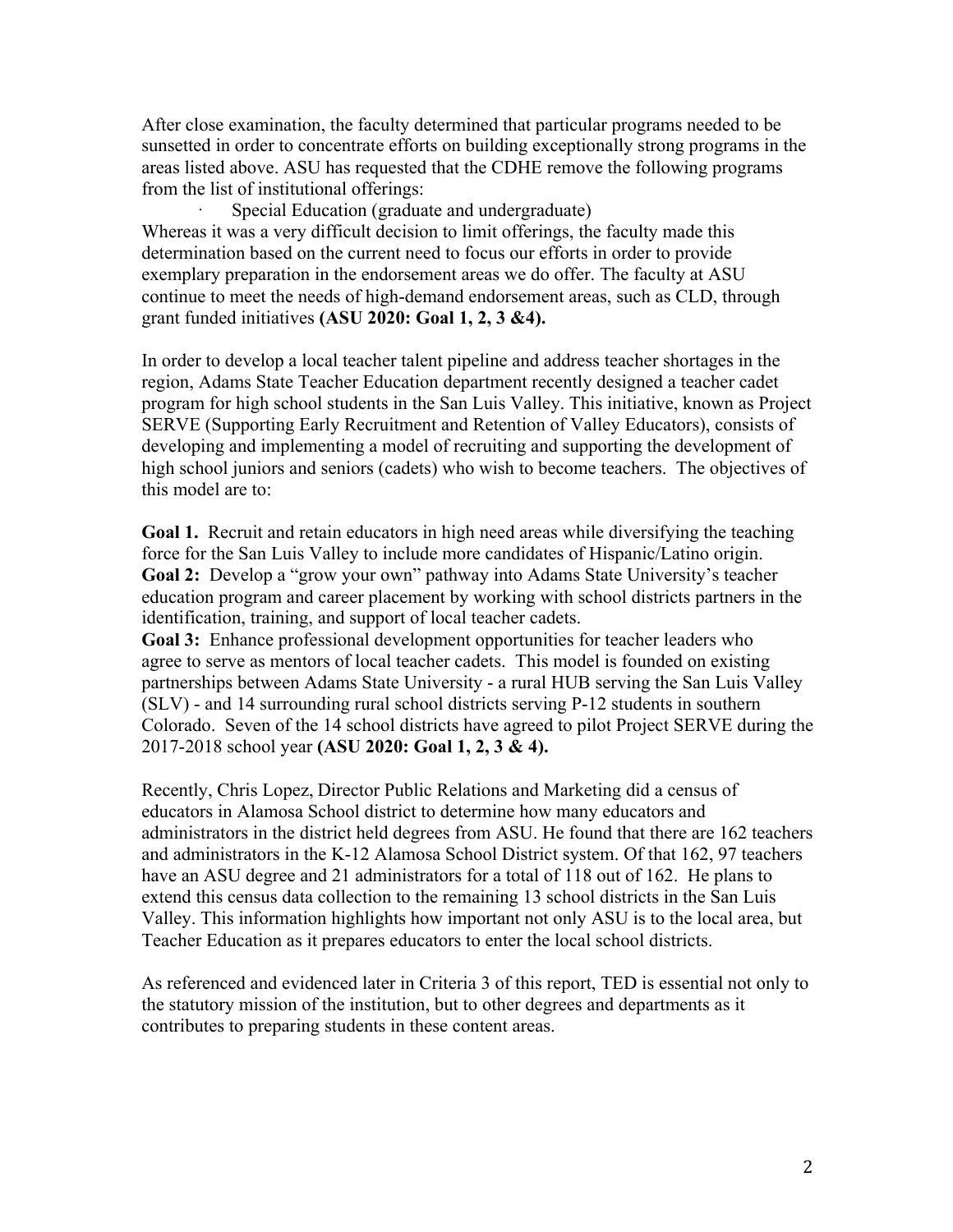## **Criteria 2: Quality of the program outcomes**

The Adams State University Department of Teacher Education (TED) has been collecting summative assessment data on various components of their programs (e.g., Colorado Teacher Evaluation Rubric, teaching portfolios, proficiency data on Performance Based Standards etc.) A systemic collection of data has recently been implemented and reviewed with faculty and staff within the department. Data collected has been presented to make general statements about students performing at expected level based on the fact that they passed Praxis required for Colorado licensure, completed student teaching and program requirements. The Department has sought ways to improve the ability to articulate programmatic improvements that have been made as a result of this data. Consequently, the challenges related to the formative assessment plan have led to TED developing a systematic assessment plan to be reviewed on an annual basis in order to make appropriate recommendations and changes to their practices and curriculum. This assessment plan is being implemented beginning in the Spring of 2018.

Major field tests required in TED include the Praxis examinations. The scores are utilized by TED to look at student learning objectives and determine longitudinal trends for students. That data is presented below in the Major Field Test Analysis section of the report.

| <b>Content Test: 5018 Elementary Education: Content Knowledge</b>   |           |  |  |  |  |  |
|---------------------------------------------------------------------|-----------|--|--|--|--|--|
| Academic Year                                                       | 2014-2015 |  |  |  |  |  |
| <b>Overall Student Test Administrations</b>                         | 40        |  |  |  |  |  |
| <b>State Passing Score</b>                                          | 163       |  |  |  |  |  |
| <b>Total Passing Scores</b>                                         | 26        |  |  |  |  |  |
| <b>Total Failing Scores</b>                                         | 14        |  |  |  |  |  |
| <b>Adams State University Average</b>                               | 174       |  |  |  |  |  |
| <b>State Average</b>                                                | 168.66    |  |  |  |  |  |
| <b>Content Test: 5018 Elementary Education: Content Knowledgege</b> |           |  |  |  |  |  |
| Academic Year                                                       | 2015-2016 |  |  |  |  |  |
| <b>Overall Student Test Administrations</b>                         | 43        |  |  |  |  |  |
| <b>State Passing Score</b>                                          | 163       |  |  |  |  |  |
| <b>Total Passing Scores</b>                                         | 29        |  |  |  |  |  |
| <b>Total Failing Scores</b>                                         | 14        |  |  |  |  |  |
| <b>Adams State University Average</b>                               | 167       |  |  |  |  |  |
| State Average                                                       | 167.28    |  |  |  |  |  |
| <b>Content Test: 5038 English Language Arts: Content Knowledge</b>  |           |  |  |  |  |  |
| Academic Year                                                       | 2014-2015 |  |  |  |  |  |
| <b>Overall Student Test Administrations</b>                         | 9         |  |  |  |  |  |
| <b>State Passing Score</b>                                          | 167       |  |  |  |  |  |

#### • **Scores of graduates on national assessments-PRAXIS**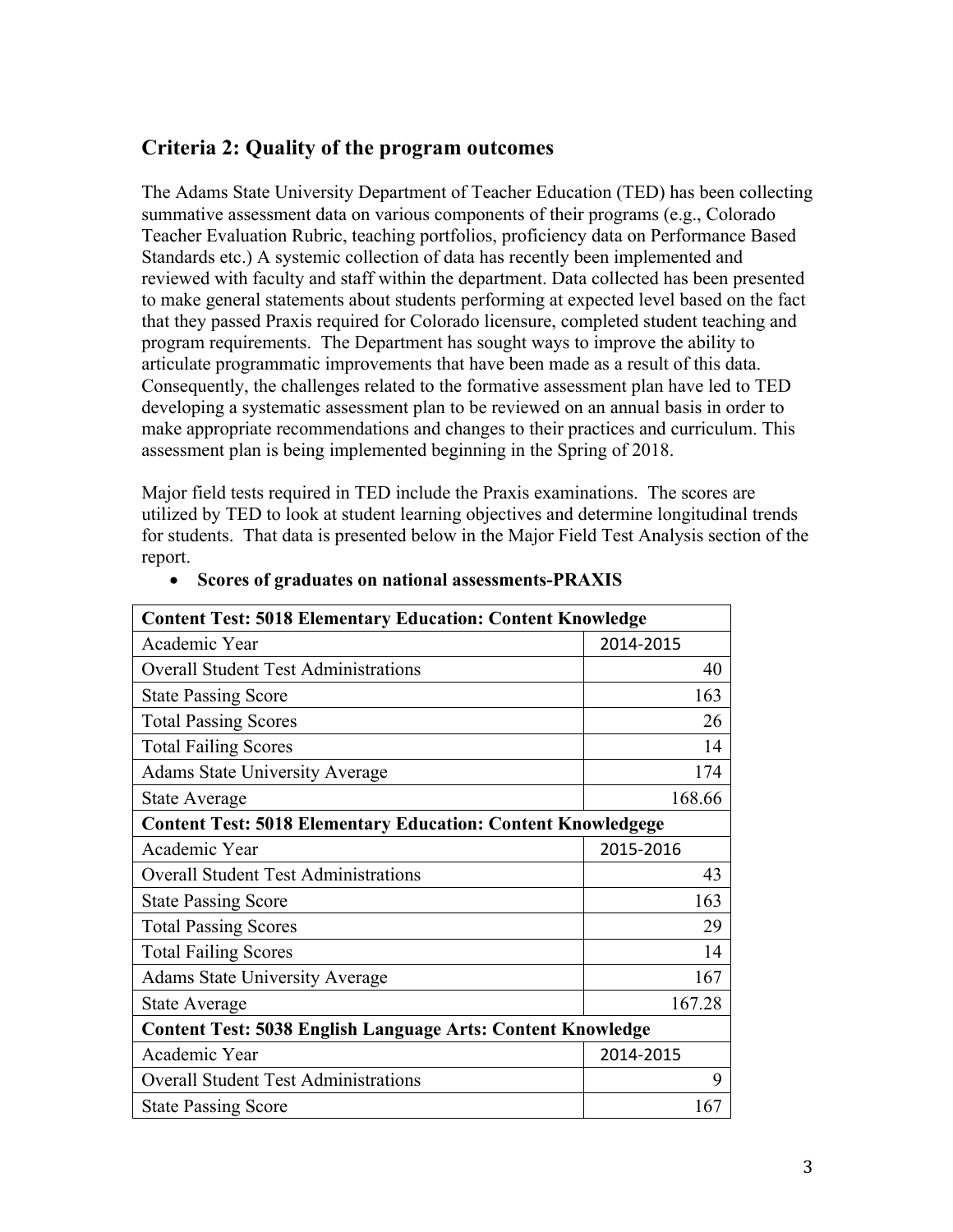| <b>Total Passing Scores</b>                                        | 8              |  |  |  |  |  |
|--------------------------------------------------------------------|----------------|--|--|--|--|--|
| <b>Total Failing Scores</b>                                        | 1              |  |  |  |  |  |
| <b>Adams State University Average</b>                              | 178            |  |  |  |  |  |
| State Average                                                      | 176.58         |  |  |  |  |  |
| <b>Content Test: 5038 English Language Arts: Content Knowledge</b> |                |  |  |  |  |  |
| Academic Year                                                      | 2015-2016      |  |  |  |  |  |
| <b>Overall Student Test Administrations</b>                        | 10             |  |  |  |  |  |
| <b>State Passing Score</b>                                         | 167            |  |  |  |  |  |
| <b>Total Passing Scores</b>                                        | 8              |  |  |  |  |  |
| <b>Total Failing Scores</b>                                        | $\overline{2}$ |  |  |  |  |  |
| <b>Adams State University Average</b>                              | 176            |  |  |  |  |  |
| State Average                                                      | 176.7          |  |  |  |  |  |
| <b>Content Test: 5081 Social Studies: Content Knowledge</b>        |                |  |  |  |  |  |
| Academic Year                                                      | 2015-2016      |  |  |  |  |  |
| <b>Overall Student Test Administrations</b>                        | 7              |  |  |  |  |  |
| <b>State Passing Score</b>                                         | 150            |  |  |  |  |  |
| <b>Total Passing Scores</b>                                        | 7              |  |  |  |  |  |
| <b>Total Failing Scores</b>                                        | 0              |  |  |  |  |  |
| State Average                                                      |                |  |  |  |  |  |
| State Average                                                      | 165.82         |  |  |  |  |  |
| <b>Content Test: 5081 Social Studies: Content Knowledge</b>        |                |  |  |  |  |  |
| Academic Year                                                      | 2016-2017      |  |  |  |  |  |
| <b>Overall Student Test Administrations</b>                        | 4              |  |  |  |  |  |
| <b>State Passing Score</b>                                         | 150            |  |  |  |  |  |
| <b>Total Passing Scores</b>                                        | 4              |  |  |  |  |  |
| <b>Total Failing Scores</b>                                        | $\theta$       |  |  |  |  |  |
| <b>Adams State University Average</b>                              | 168            |  |  |  |  |  |
| <b>State Average</b>                                               | 166.32         |  |  |  |  |  |
| <b>Content Test: 5161 Mathematics: Content Knowledge</b>           |                |  |  |  |  |  |
| Academic Year                                                      | 2014-2015      |  |  |  |  |  |
| <b>Overall Student Test Administrations</b>                        | 6              |  |  |  |  |  |
| <b>State Passing Score</b>                                         | 160            |  |  |  |  |  |
| <b>Total Passing Scores</b>                                        | 1              |  |  |  |  |  |
| <b>Total Failing Scores</b>                                        | 5              |  |  |  |  |  |
| <b>Adams State University Average</b>                              | 135            |  |  |  |  |  |
| <b>State Average</b>                                               | 153.17         |  |  |  |  |  |
| <b>Content Test: 5161 Mathematics: Content Knowledge</b>           |                |  |  |  |  |  |
| Academic Year                                                      | 2015-2016      |  |  |  |  |  |
| <b>Overall Student Test Administrations</b>                        | 4              |  |  |  |  |  |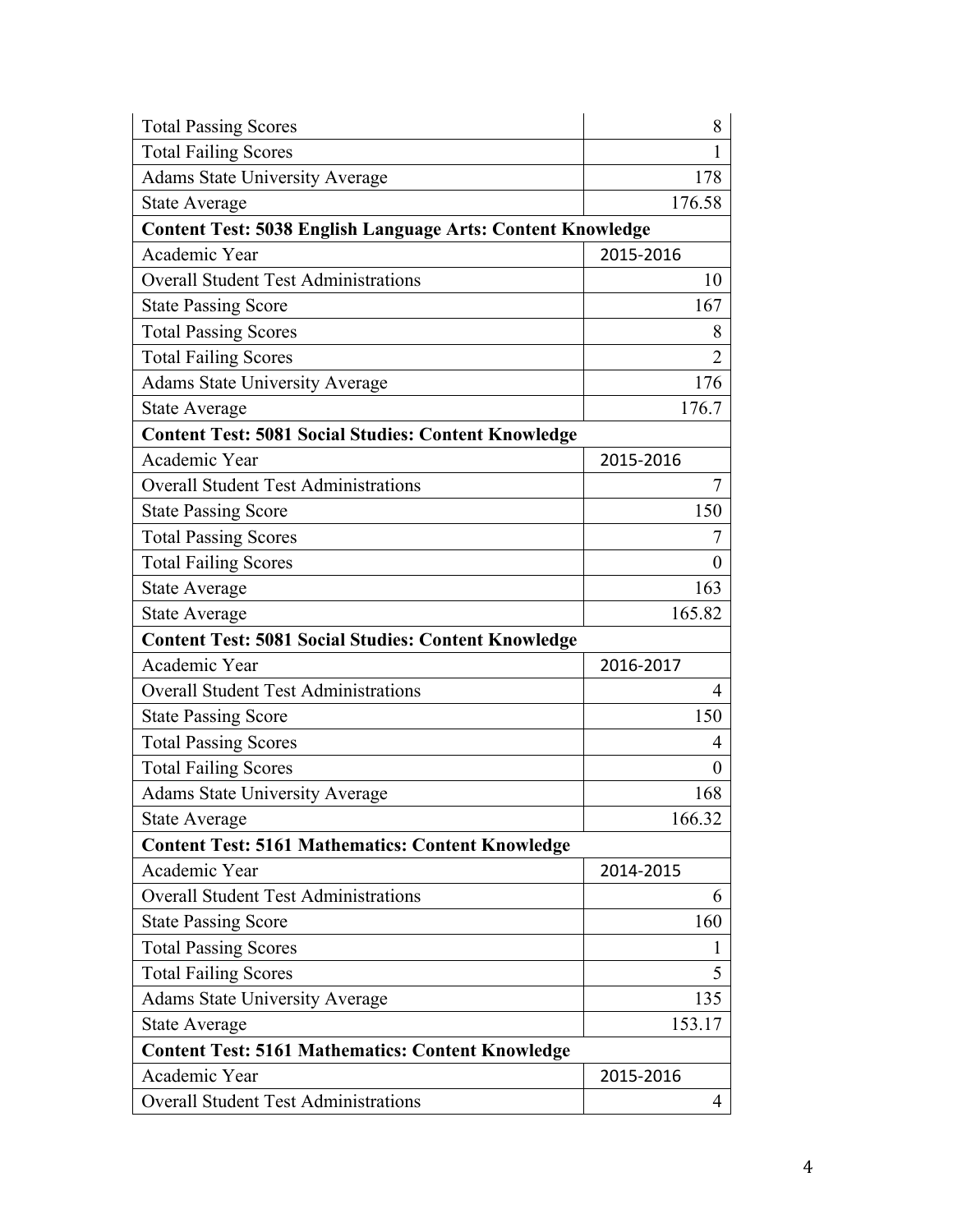| <b>State Passing Score</b>                                      | 160       |  |  |  |  |  |
|-----------------------------------------------------------------|-----------|--|--|--|--|--|
| <b>Total Passing Scores</b>                                     | 3         |  |  |  |  |  |
| <b>Total Failing Scores</b>                                     | 1         |  |  |  |  |  |
| <b>Adams State University Average</b>                           | 158       |  |  |  |  |  |
| <b>State Average</b>                                            | 153.83    |  |  |  |  |  |
| <b>Content Test: 5435 General Science: Content Knowledge</b>    |           |  |  |  |  |  |
| Academic Year                                                   | 2014-2015 |  |  |  |  |  |
| <b>Overall Student Test Administrations</b>                     | 14        |  |  |  |  |  |
| <b>State Passing Score</b>                                      | 152       |  |  |  |  |  |
| <b>Total Passing Scores</b>                                     | 11        |  |  |  |  |  |
| <b>Total Failing Scores</b>                                     | 3         |  |  |  |  |  |
| <b>Adams State University Average</b>                           | 163       |  |  |  |  |  |
| <b>State Average</b>                                            | 163.86    |  |  |  |  |  |
| <b>Content Test: 5435 General Science: Content Knowledge</b>    |           |  |  |  |  |  |
| Academic Year                                                   | 2015-2016 |  |  |  |  |  |
| <b>Overall Student Test Administrations</b>                     | 5         |  |  |  |  |  |
| <b>State Passing Score</b>                                      | 152       |  |  |  |  |  |
| <b>Total Passing Scores</b>                                     | 2         |  |  |  |  |  |
| <b>Total Failing Scores</b>                                     | 3         |  |  |  |  |  |
| <b>Adams State University Average</b>                           | 156       |  |  |  |  |  |
| <b>State Average</b>                                            | 164.1     |  |  |  |  |  |
| <b>Content Test: 5002 Elem Ed: MS Reading Lang Arts Subtest</b> |           |  |  |  |  |  |
| Academic Year                                                   | 2016-2017 |  |  |  |  |  |
| <b>Overall Student Test Administrations</b>                     | 43        |  |  |  |  |  |
| <b>State Passing Score</b>                                      | 157       |  |  |  |  |  |
| <b>Total Passing Scores</b>                                     | 26        |  |  |  |  |  |
| <b>Total Failing Scores</b>                                     | 17        |  |  |  |  |  |
| <b>Adams State University Average</b>                           | 161       |  |  |  |  |  |
| <b>State Average</b>                                            | 168.4     |  |  |  |  |  |
| <b>Content Test: 5003 Elem Ed: MS Mathematics Subtest</b>       |           |  |  |  |  |  |
| Academic Year                                                   | 2016-2017 |  |  |  |  |  |
| <b>Overall Student Test Administrations</b>                     | 44        |  |  |  |  |  |
| <b>State Passing Score</b>                                      | 157       |  |  |  |  |  |
| <b>Total Passing Scores</b>                                     | 24        |  |  |  |  |  |
| <b>Total Failing Scores</b>                                     | 20        |  |  |  |  |  |
| <b>Adams State University Average</b>                           | 156       |  |  |  |  |  |
| <b>State Average</b>                                            | 171.26    |  |  |  |  |  |
| <b>Content Test: 5004 Elem Ed: MS Social Studies Subtest</b>    |           |  |  |  |  |  |
| Academic Year                                                   | 2016-2017 |  |  |  |  |  |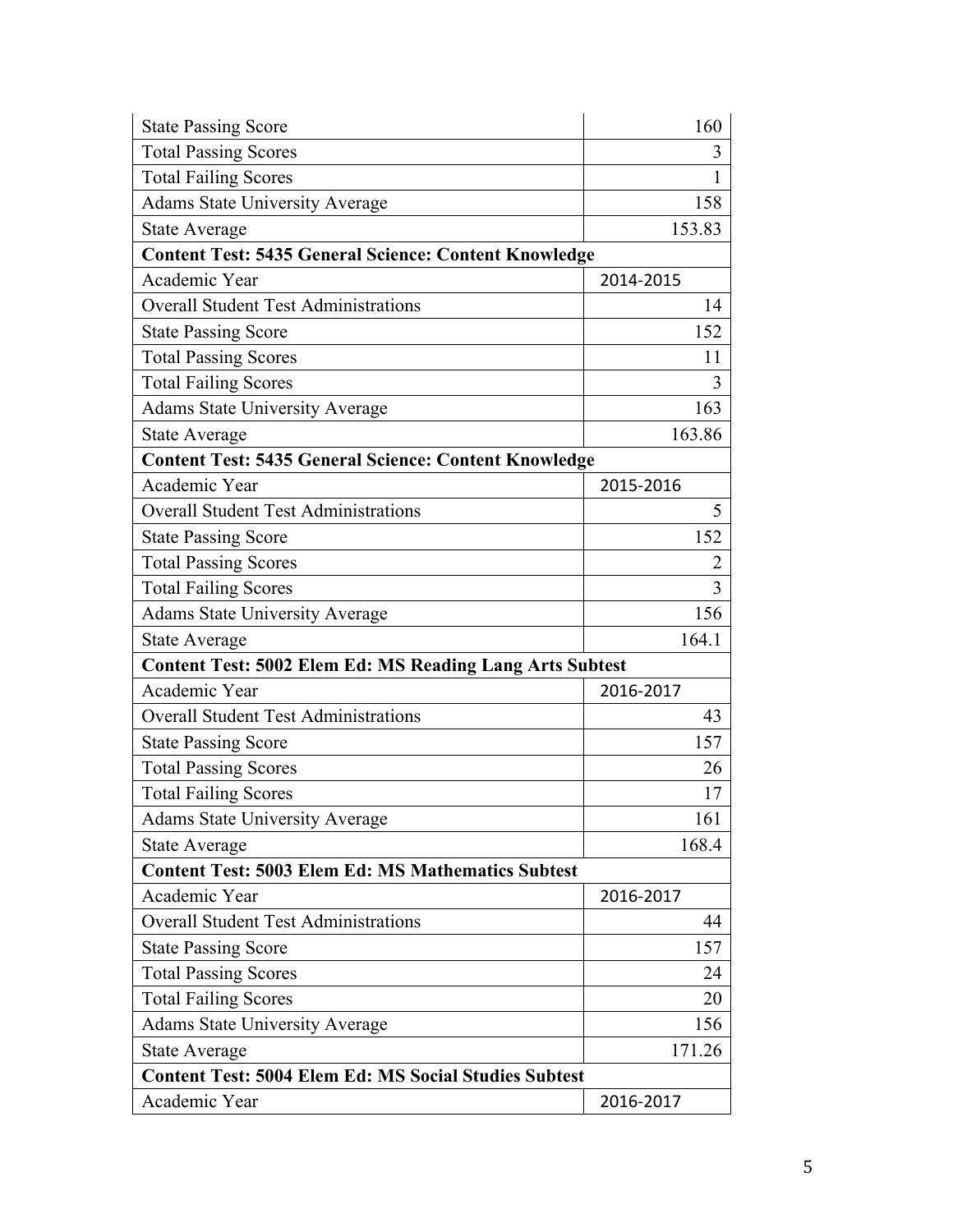| <b>Overall Student Test Administrations</b>                  | 43               |  |  |  |  |
|--------------------------------------------------------------|------------------|--|--|--|--|
| <b>State Passing Score</b>                                   | 155              |  |  |  |  |
| <b>Total Passing Scores</b>                                  | 22               |  |  |  |  |
| <b>Total Failing Scores</b>                                  | 21               |  |  |  |  |
| <b>Adams State University Average</b>                        | 159              |  |  |  |  |
| State Average                                                | 164.25           |  |  |  |  |
| <b>Content Test: 5004 Elem Ed: MS Social Studies Subtest</b> |                  |  |  |  |  |
| Academic Year                                                | 2016-2017        |  |  |  |  |
| <b>Overall Student Test Administrations</b>                  | 43               |  |  |  |  |
| <b>State Passing Score</b>                                   | 155              |  |  |  |  |
| <b>Total Passing Scores</b>                                  | 22               |  |  |  |  |
| <b>Total Failing Scores</b>                                  | 21               |  |  |  |  |
| <b>Adams State University Average</b>                        | 159              |  |  |  |  |
| State Average                                                | 164.25           |  |  |  |  |
| <b>Content Test: 5005 Elem Ed: MS Science Subtest</b>        |                  |  |  |  |  |
| Academic Year                                                | 2016-2017        |  |  |  |  |
| <b>Overall Student Test Administrations</b>                  | 43               |  |  |  |  |
| <b>State Passing Score</b>                                   | 159              |  |  |  |  |
| <b>Total Passing Scores</b>                                  | 26               |  |  |  |  |
| <b>Total Failing Scores</b>                                  | 17               |  |  |  |  |
| <b>Adams State University Average</b>                        | 160              |  |  |  |  |
| State Average                                                | 167.06           |  |  |  |  |
| <b>Content Test: 5024 Education of Young Children</b>        |                  |  |  |  |  |
| Academic Year                                                | 2016-2017        |  |  |  |  |
| <b>Overall Student Test Administrations</b>                  | 4                |  |  |  |  |
| <b>State Passing Score</b>                                   | 160              |  |  |  |  |
| <b>Total Passing Scores</b>                                  | $\overline{2}$   |  |  |  |  |
| <b>Total Failing Scores</b>                                  | 2                |  |  |  |  |
| <b>Adams State University Average</b>                        | 152              |  |  |  |  |
| State Average                                                | 167.32           |  |  |  |  |
| <b>Content Test: 5101 Business Ed: Content Knowledge</b>     |                  |  |  |  |  |
| Academic Year                                                | 2016-2017        |  |  |  |  |
| <b>Overall Student Test Administrations</b>                  | 2                |  |  |  |  |
| <b>State Passing Score</b>                                   | 154              |  |  |  |  |
| <b>Total Passing Scores</b>                                  | 2                |  |  |  |  |
| <b>Total Failing Scores</b>                                  | $\boldsymbol{0}$ |  |  |  |  |
| <b>Adams State University Average</b>                        | 177              |  |  |  |  |
| State Average                                                | 170.04           |  |  |  |  |
| <b>Content Test: 5113 Music: Content Knowledge</b>           |                  |  |  |  |  |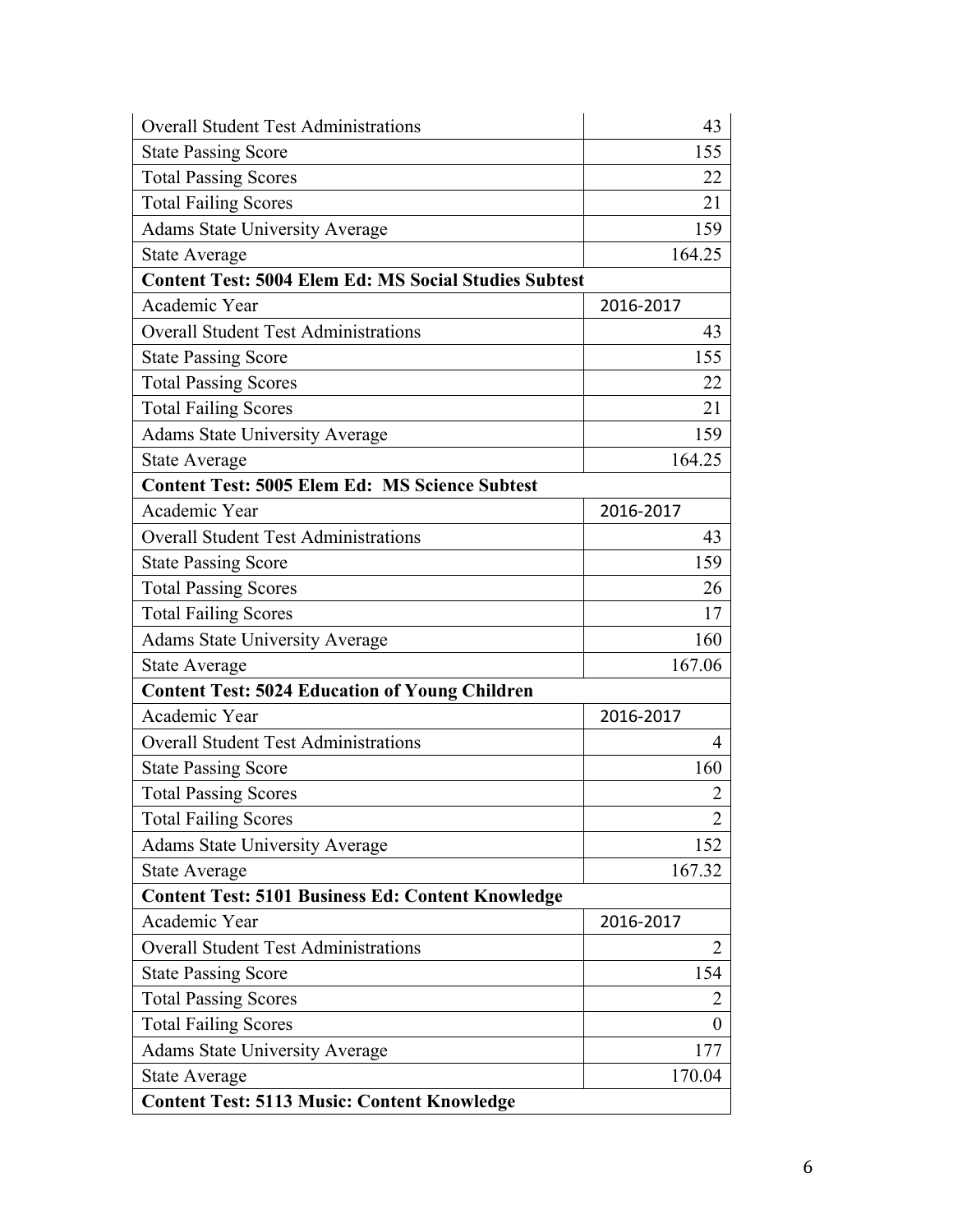| Academic Year                                                | 2016-2017        |
|--------------------------------------------------------------|------------------|
| <b>Overall Student Test Administrations</b>                  | $\mathbf{1}$     |
| <b>State Passing Score</b>                                   | 161              |
| <b>Total Passing Scores</b>                                  | $\boldsymbol{0}$ |
| <b>Total Failing Scores</b>                                  | 1                |
| <b>Adams State University Average</b>                        | 155              |
| <b>State Average</b>                                         | 166.84           |
| <b>Content Test: 5135 Art: Content and Analysis</b>          |                  |
| Academic Year                                                | 2016-2017        |
| <b>Overall Student Test Administrations</b>                  | 1                |
| <b>State Passing Score</b>                                   | 158              |
| <b>Total Passing Scores</b>                                  | $\boldsymbol{0}$ |
| <b>Total Failing Scores</b>                                  | 1                |
| <b>Adams State University Average</b>                        | 157              |
| <b>State Average</b>                                         | 163.89           |
| <b>Content Test: 5354 Special Ed: Core Knowledge Applic</b>  |                  |
| Academic Year                                                | 2017-2018        |
|                                                              |                  |
| <b>Overall Student Test Administrations</b>                  | 12               |
| <b>State Passing Score</b>                                   | 151              |
| <b>Total Passing Scores</b>                                  | 12               |
| <b>Total Failing Scores</b>                                  | $\overline{0}$   |
| <b>Adams State University Average</b>                        | 179              |
| <b>State Average</b>                                         | 172.45           |
| <b>Content Test: 5435 General Science: Content Knowledge</b> |                  |
| Academic Year                                                | 2017-2018        |
| <b>Overall Student Test Administrations</b>                  | $\tau$           |
| <b>State Passing Score</b>                                   | 152              |
| <b>Total Passing Scores</b>                                  | 6                |
| <b>Total Failing Scores</b>                                  | $\mathbf{1}$     |
| <b>Adams State University Average</b>                        | 169              |

### • **Results of annual assessment report**

A systematic collection of assessment data was newly adapted in the Spring 2018. TED will review the data yearly and recommend appropriate changes to practices and curriculum.

### • **Jobs secured by graduate**

Given the national, regional, state and local trends in teacher shortages, TED anecdotally reports 100% student job placement annually. Given past practices and transitions within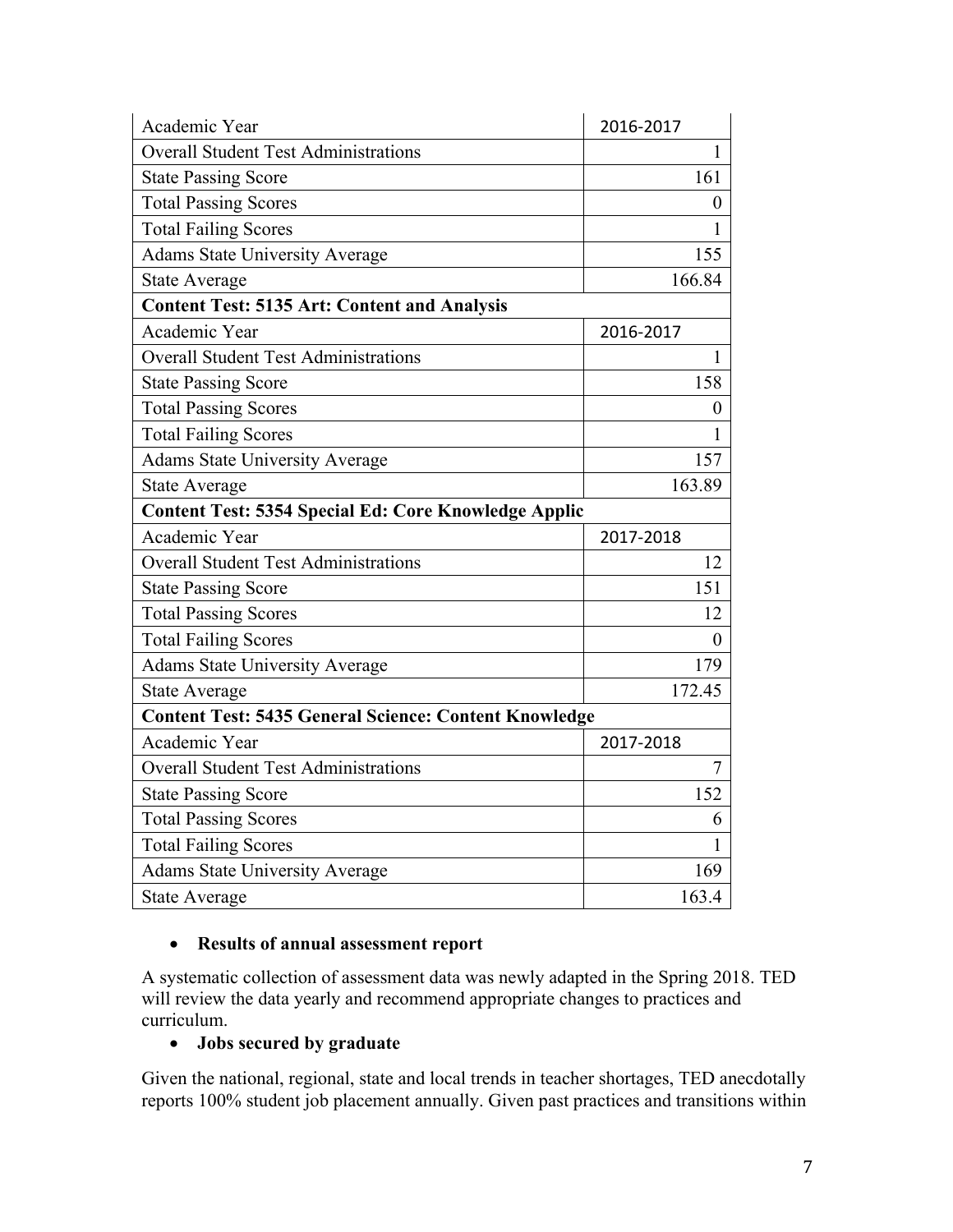the department TED has recently developed a student graduate survey to be implemented beginning Spring 2018 aimed at tracking data to support and analyze job placement rates.

### • **Admission and admission rates to graduate or professional schools**

In the past TED has been able to determine graduate or professional school admissions anecdotally for those entering ASU programs versus external programs. As part of the newly established assessment plan the Department intends to gather this data and analyze annually by using a survey administered to students during their last course in the program.

## **Criteria 3: Demand for the Program**

- **Internal demand: Induced Course Load Matrix – multiple slices.**
	- o **Service to other areas**
		- o **Service to gen. ed.**

The Induced Course Load Matrix highlights how the Teacher Education Department is educating its majors and providing service to other majors (i.e., Art, Biology, Business, Chemistry, English, HAPPS, HPPE, Math, Music, and Theatre). The table below summarizes the percent of Education credit hours completed by these majors as well as other majors combined which is an indication of the service provided to other content areas.

| Year | Art    | Bio.  | <b>Bus</b> | Che    | Edu.   | Eng.   | <b>HAP</b> | <b>HPP</b> | Mat         | <b>Mus</b> | Thea  | All    |
|------|--------|-------|------------|--------|--------|--------|------------|------------|-------------|------------|-------|--------|
|      |        |       | ns.        | m.     |        |        | <b>PS</b>  | $\bf{E}$   | $\mathbf h$ |            | tre   | Othe   |
|      |        |       |            |        |        |        |            |            |             |            |       | rs     |
| 2014 | 59     | 39    | 39         | 33     | 1378   | 122    | 64         | 124        | 112         | 93         | 27    | 105    |
|      | (2.7)  | (1.8% | (1.8)      | (1.5)  | (62.8) | (5.6)  | (2.9%      | (5.6)      | (5.1)       | (4.2)      | (1.2% | (4.8)  |
| 2015 | $\%$ ) |       | $\%$ )     | $\%$ ) | $\%$ ) | $\%$ ) |            | $\%$       | $\%$ )      | $\%$ )     |       | $\%$ ) |
| 2015 | 60     | 3     | 18         | 33     | 1229   | 105    | 77         | 170        | 63          | 138        | 9     | 64     |
|      | (3%)   | (0.2% | (0.9)      | (1.7)  | (62.4) | (5.3)  | (3.9%      | (8.6)      | (3.2)       | (7%)       | (0.5% | (3.3)  |
| 2016 |        |       | $\%$ )     | $\%$ ) | $\%$ ) | $\%$ ) |            | $\%$ )     | $\%$ )      |            |       | $\%$ ) |
| 2016 | 53     | 12    | 24         | 27     | 1536   | 69     | 48         | 125        | 72          | 36         | 18    | 20     |
|      | (2.6)  | (0.6% | (1.2)      | (1.3)  | (75.3) | (3.4)  | (2.4%      | (6.1)      | (3.5)       | (1.8)      | (0.9% | (0.9)  |
| 2017 | $\%$ ) |       | $\%$ )     | $\%$ ) | $\%$ ) | $\%$ ) |            | $\%$       | $\%$ )      | $\%$ )     |       | $\%$ ) |
| Mea  | 57     | 18    | 27         | 31     | 1381   | 99     | 63         | 140        | 82          | 89         | 18    | 63     |
| ns   | (2.8)  | (0.9% | (1.3)      | (1.5)  | (66.8) | (4.8)  | (3.1%      | (6.8)      | (4%)        | (4.3)      | (0.9% | (3%)   |
|      | $\%$ ) |       | $\%$ )     | $\%$ ) | $\%$   |        |            | $\%$       |             | $\%$ )     |       |        |

• **Employment opportunities: national and state statistics** 

- **10-year trend of graduates (3-year rolling averages)**
- **National, state, and local enrollment trends**

The following tables illustrate our department's 3-year enrollment trends in relation to the broader enrollment trends of the university, as well as the survival ratios of students from year to year.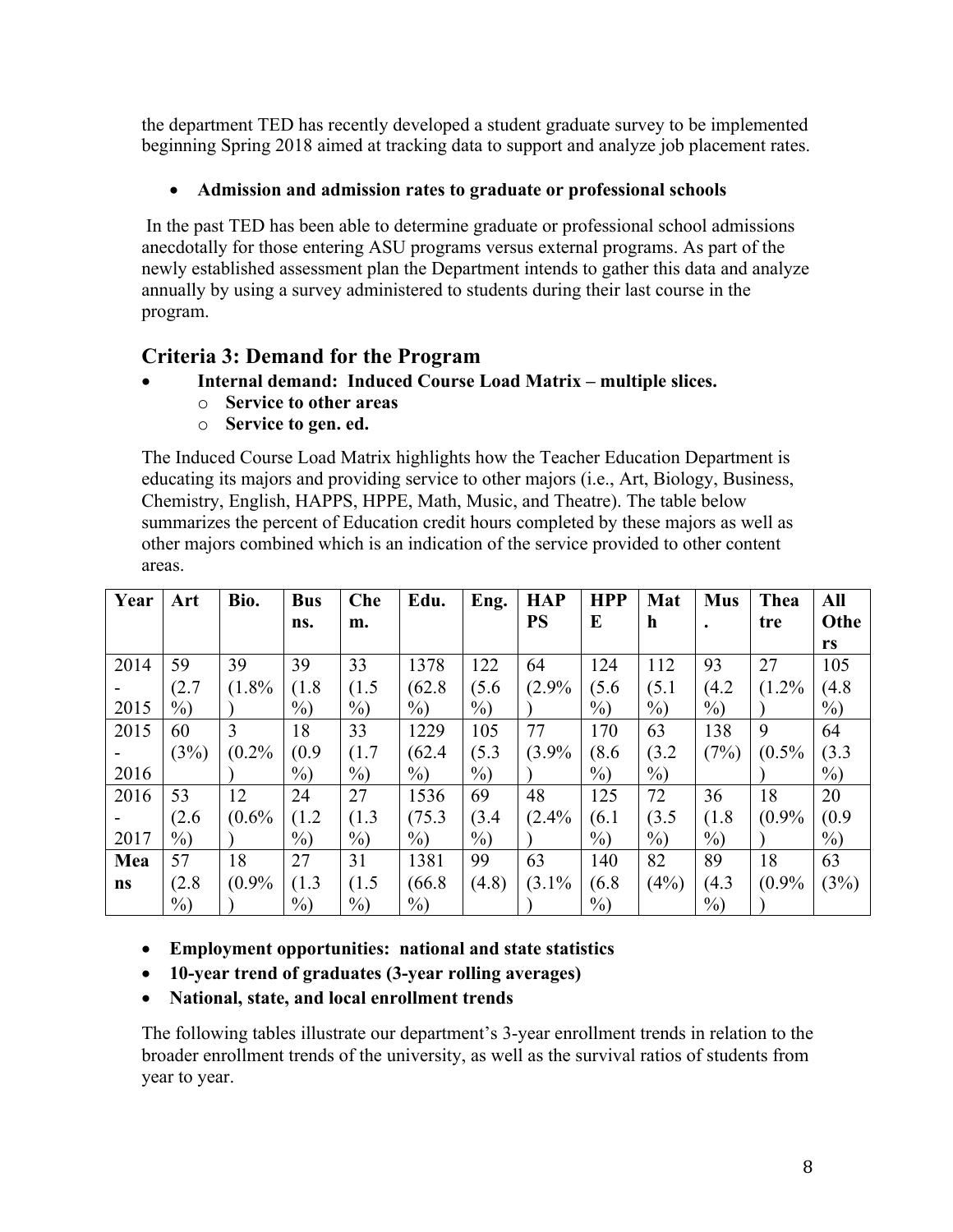| <b>Enrollment Statistics</b>                            |                 |      |      |      |  |  |  |  |  |
|---------------------------------------------------------|-----------------|------|------|------|--|--|--|--|--|
| $2014 - 2015$   2015-2016  <br>2016-2017<br>3-year mean |                 |      |      |      |  |  |  |  |  |
| <b>ASU Total Head Count</b>                             | 7597            | 6039 | 4675 | 6104 |  |  |  |  |  |
| <b>TED Head Count</b>                                   | 273             | 255  | 225  | 251  |  |  |  |  |  |
| <b>TED Hours Generated</b>                              | 4772            | 4086 | 3941 | 4266 |  |  |  |  |  |
| <b>TED Mean hours generated per student</b>             | $\mathbf{\tau}$ | 16   | 18   |      |  |  |  |  |  |

| <b>Survival Ratios</b>                                     |      |     |        |     |  |  |  |  |  |
|------------------------------------------------------------|------|-----|--------|-----|--|--|--|--|--|
| 2014-2015<br>$2015 - 2016$<br>2016-2017<br>.   2-vear mean |      |     |        |     |  |  |  |  |  |
| <b>Adams State Total</b>                                   | 7597 | 79% | $77\%$ | 78% |  |  |  |  |  |
| <b>TED</b>                                                 | 273  | 93% | 88%    | 91% |  |  |  |  |  |
| <b>TED Hours Generated</b>                                 |      | 86% | 96%    | 91% |  |  |  |  |  |

As the data suggests, the department of teacher education has had relatively stable student enrollment (and retention), despite dramatic decreases in total student enrollment at ASU. The mean survival ratio over the past 2 years is 91%. This is 13% higher than the institution's survival ratio of 78%. While not a retention rate, per se, this survival ratio of 91% can also be compared to the state average retention rate of 75%, demonstrating the strong position of the teacher education department with maintaining relatively high levels of students over time.

When compared to state and national data, these trends mirror broader declines in educator preparation enrollment. The charts below illustrate these trends between the periods of 2010-2016.



Source: The Colorado Department of Higher Education, Educator Preparation Reports AY 2010-11 through AY 2015-16 and U.S. Department of Education, Office of Postsecondary Education. Higher Education Act Title II Reporting System.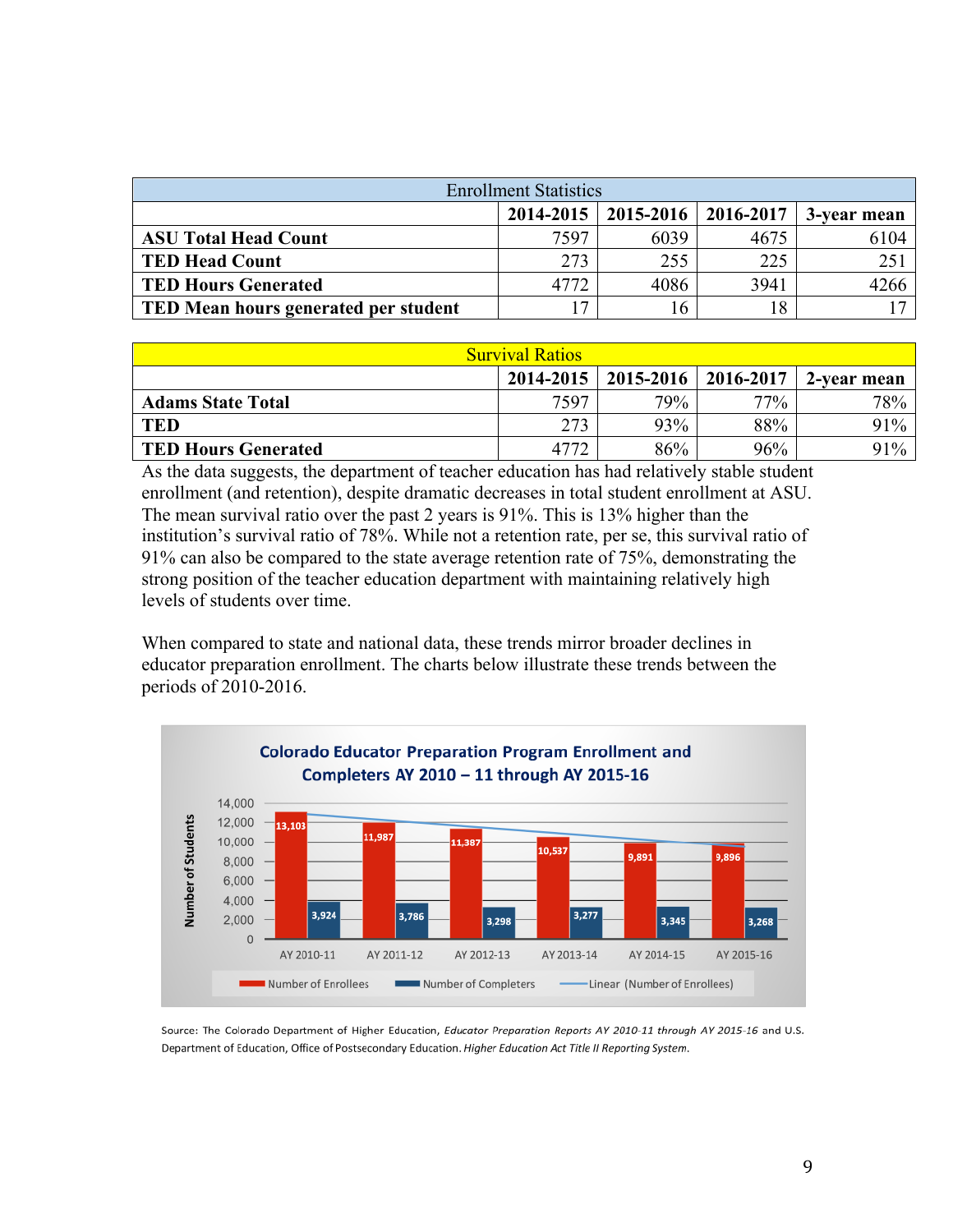

Source: U.S. Department of Education, Office of Postsecondary Education (2015). Higher Education Act Title II Reporting System.

When viewed in terms of survival ratios, it becomes evident that ASU's teacher education department is on-par with Colorado's decline in educator preparation enrollment (mean 91% survival ratio for ASU, compared to 93% for Colorado – see table below).

| <b>Colorado Data</b>                                            |        |       |       |       |      |       |  |  |  |
|-----------------------------------------------------------------|--------|-------|-------|-------|------|-------|--|--|--|
| <b>Enrollment Statistics</b>                                    |        |       |       |       |      |       |  |  |  |
| $2014-$<br>$2010-$<br>$2012 -$<br>$2013-$<br>$2011 -$<br>5-year |        |       |       |       |      |       |  |  |  |
| 2013<br>2014<br>2011<br>2012<br>2015<br>mean                    |        |       |       |       |      |       |  |  |  |
| <b>Enrollment Statistics #</b>                                  | 13103  | 11987 | 11387 | 10537 | 9891 | 11381 |  |  |  |
| Completion #                                                    | 3924   | 3786  | 3298  | 3277  | 3345 | 3526  |  |  |  |
| <b>Ratio of Completion to</b>                                   |        |       |       |       |      |       |  |  |  |
| <b>Enrollment</b>                                               | $30\%$ | 32%   | 29%   | 31%   | 34%  | 31%   |  |  |  |

| <b>Survival Ratios</b>                                                                                            |       |     |     |     |         |     |  |  |  |
|-------------------------------------------------------------------------------------------------------------------|-------|-----|-----|-----|---------|-----|--|--|--|
| $2012 -$<br>$2013-$<br>$2010 -$<br>$2011 -$<br>$2014 -$<br>4-year<br>2012<br>2011<br>2013<br>2014<br>2015<br>mean |       |     |     |     |         |     |  |  |  |
| <b>Enrollment</b>                                                                                                 | 13103 | 91% | 95% | 93% | 94%     | 93% |  |  |  |
| Completion                                                                                                        | 3924  | 96% | 87% | 99% | $102\%$ | 92% |  |  |  |

Meanwhile, the data indicate that Colorado and ASU are faring better than the national trends in educator preparation enrollment (mean survival ratio of 86% for nation – see tables below).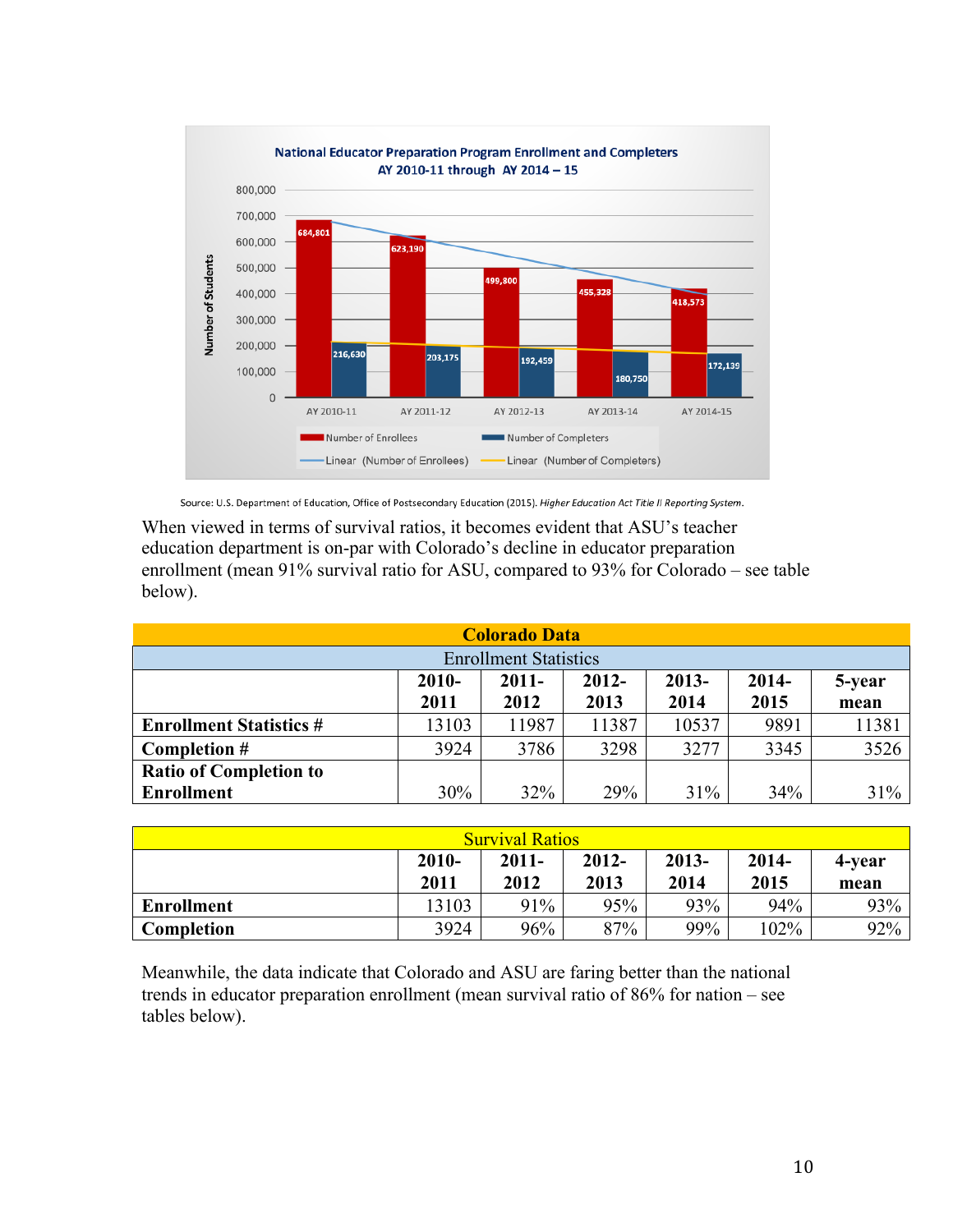| <b>National Data</b>                                              |        |        |        |        |        |        |  |  |  |
|-------------------------------------------------------------------|--------|--------|--------|--------|--------|--------|--|--|--|
| <b>Enrollment Statistics</b>                                      |        |        |        |        |        |        |  |  |  |
| $2013 -$<br>$2010 -$<br>$2014-$<br>$2011 -$<br>$2012 -$<br>5-year |        |        |        |        |        |        |  |  |  |
|                                                                   | 2011   | 2012   | 2013   | 2014   | 2015   | mean   |  |  |  |
| <b>Enrollment Statistics</b>                                      |        |        |        |        |        |        |  |  |  |
| #                                                                 | 684801 | 623190 | 499800 | 455328 | 418573 | 536338 |  |  |  |
| Completion $#$                                                    | 216630 | 203175 | 192495 | 180750 | 172139 | 193038 |  |  |  |
| <b>Completion Rate</b>                                            | 32%    | 33%    | 39%    | 40%    | 41%    | 36%    |  |  |  |

| <b>Survival Ratios</b> |          |          |          |          |         |        |  |  |  |
|------------------------|----------|----------|----------|----------|---------|--------|--|--|--|
|                        | $2010 -$ | $2011 -$ | $2012 -$ | $2013 -$ | $2014-$ | 4-year |  |  |  |
|                        | 2011     | 2012     | 2013     | 2014     | 2015    | mean   |  |  |  |
| <b>Enrollment</b>      | 684801   | 91%      | 80%      | 91%      | 92%     | 86%    |  |  |  |
| Completion             | 216630   | 94%      | 95%      | 94%      | 95%     | 94%    |  |  |  |

Despite the steady decline of educator preparation enrollments at the national, state, and local levels, national trend data reveals that demand for teachers is expected to rise over the next 5-10 years. The figure below illustrates that the demand for teachers will nearly double between 2013 and 2025:



Given the dramatic increase in teacher-demand expected within the next decade, it is evident that the department and the institution must commit to recruiting and preparing educators to meet the demand of the field within our region, state and the nation.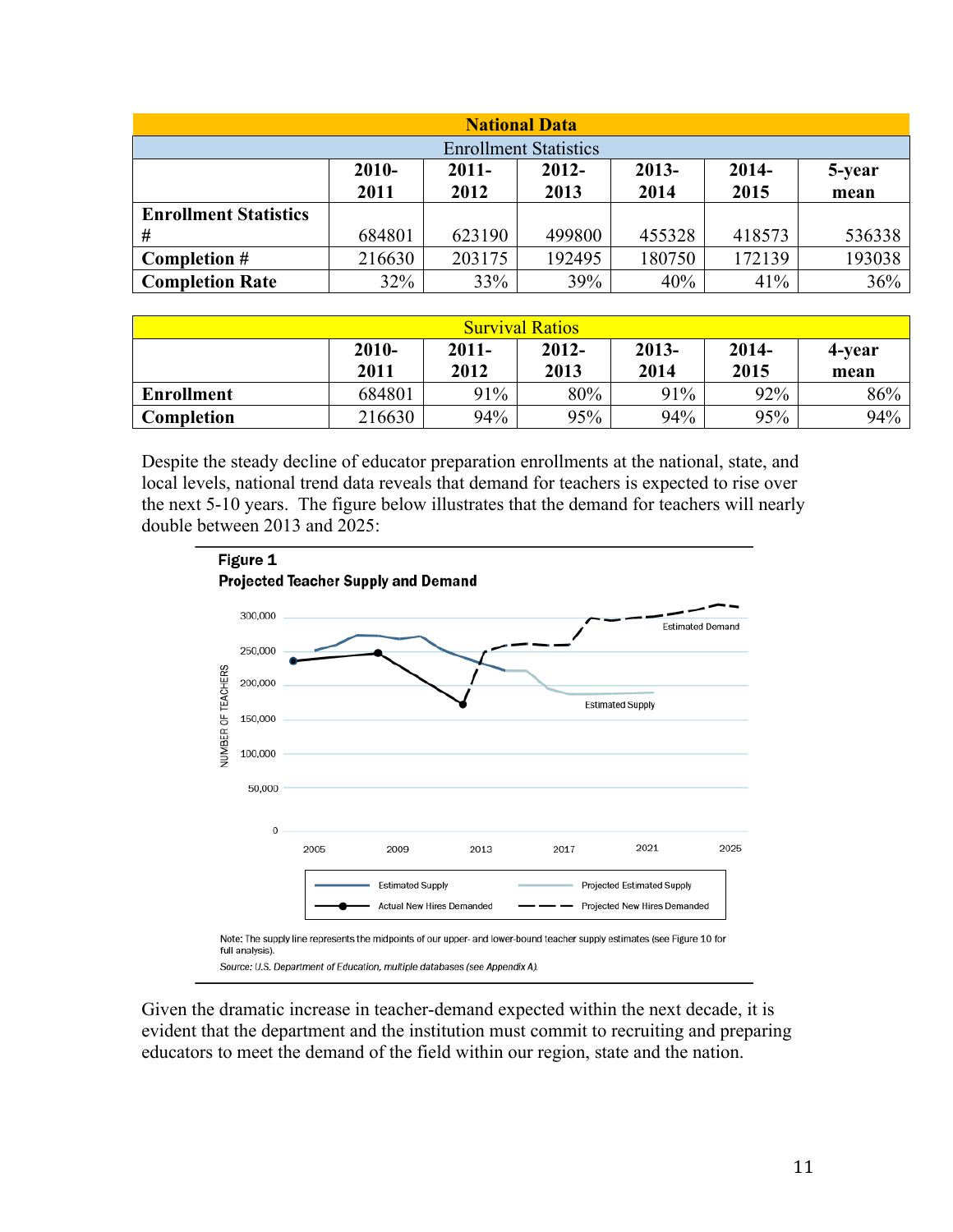### • **Brief write-in summary of discussion & evidence pertaining to this criterion, but not captured by the above measures.**

While the recent trends in internal demand and external demand for teacher preparation are important to consider in the context of the evaluating academic programs at ASU, it is important to give equal, if not greater, consideration to the status of the teacher education department in fulfilling the statutory mission of the University itself- to provided teacher preparation in service to the region and the state. As indicated by national trend data on teacher demand, this mission will likely benefit the nation as well, as increases in teacherdemand continue to rise.

## **Criteria 4: Size, scope, and productivity of the program**

- **Degrees awarded – 5 years of data**
	- o **Number of degrees**

| year    | # of degrees awarded                                                                                                                                                                                                         | degrees/full-time faculty |
|---------|------------------------------------------------------------------------------------------------------------------------------------------------------------------------------------------------------------------------------|---------------------------|
| 2012-13 | Art Education K-12-2<br><b>HPPE K-12-2</b><br>Math: Sec Ed-3<br>English Secondary-2<br>History/Govt SS Ed-6<br>Music Education-6<br>Elementary ED-46                                                                         | 67/12.18                  |
| 2013-14 | Art Education K-12-0<br><b>HPPE K-12-6</b><br>Math: Sec Ed-1<br>Interdiscip/SPED-2<br>English Secondary-3<br>Chemistry/Science Ed-1<br>History/Govt SS Ed-5<br>HAPS SS Sec-1<br><b>Music Education-5</b><br>Elementary ED-31 | 55/10.1                   |
| 2014-15 | Art Education K-12-0<br><b>HPPE K-12-2</b><br>Math: Sec Ed-2<br>Interdiscip/SPED-3<br>English Secondary-2<br><b>Music Education-2</b><br>Elementary ED-24                                                                    | 35/6.36                   |
| 2015-16 | Art Education K-12-3<br><b>HPPE K -12 -5</b>                                                                                                                                                                                 | 43/7.8                    |

o **Degrees per full-time faculty member**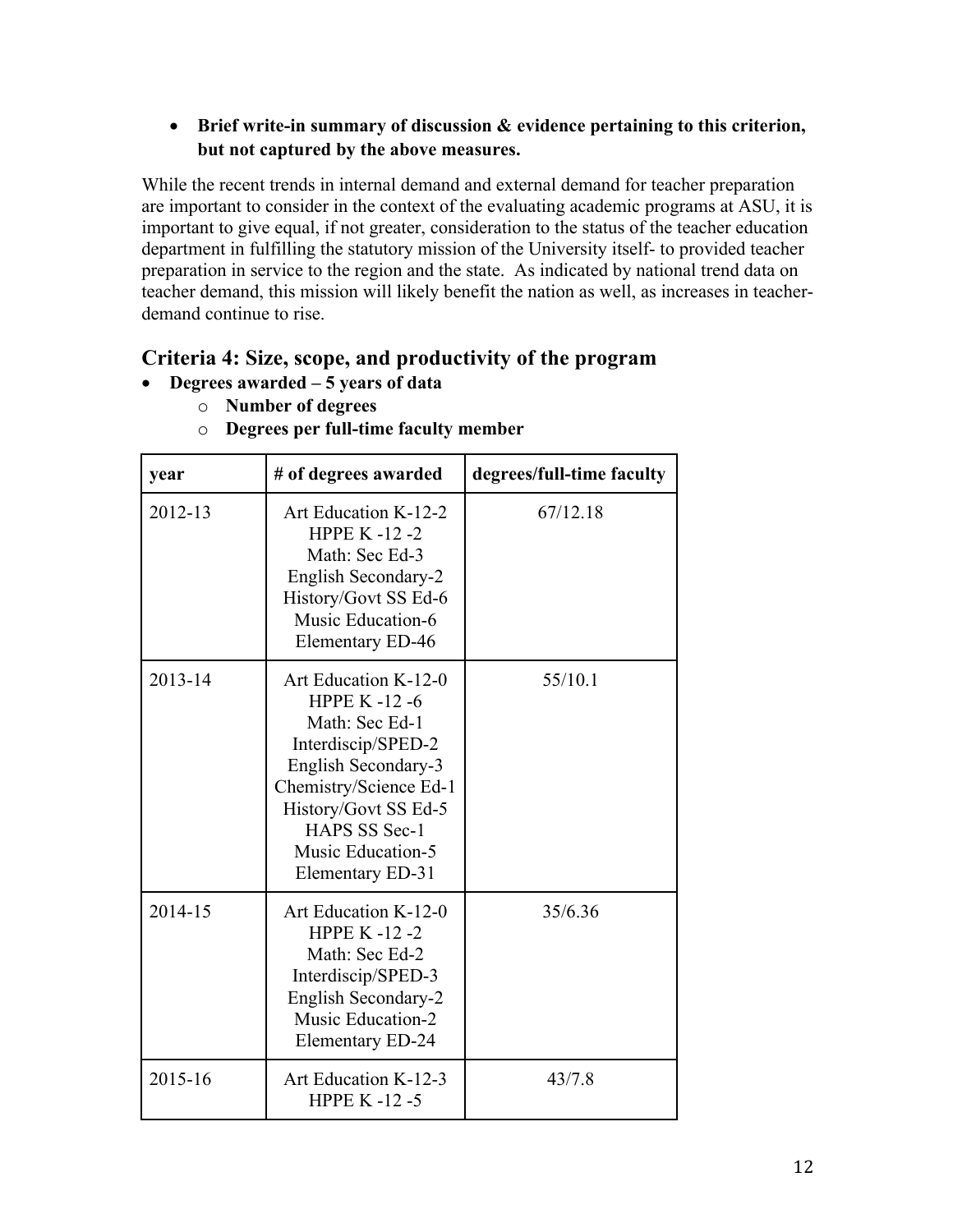|              | Math: Sec Ed-3<br>Interdiscip/SPED-2<br>English Secondary-3<br>Chemistry/Science Ed-1<br>Music Education-6<br>Elementary ED-20                           |        |
|--------------|----------------------------------------------------------------------------------------------------------------------------------------------------------|--------|
| 2016-17      | Art Education K-12-2<br>HPPE K $-12-4$<br>Math: Sec Ed-0<br>Interdiscip/SPED-2<br>English Secondary-1<br><b>Business Education-1</b><br>Elementary ED-21 | 31/5.6 |
| <b>Total</b> | 231                                                                                                                                                      | 42     |

- **Student credit hours (SCH) – 5 years of data**
	- o **Total SCH generated by program**
	- o **SCH generated by program per full-time faculty member**

There are currently 6 full-time faculty in Teacher Education, the Interim Department does not teach any courses offered, but it should be noted that during the 2018-2019 academic year the Department Chair will teach a half-time load, thus making for 5.5 FT faculty. Additionally, the department currently has three tenure track faculty and three visiting faculty.

There will be credit hours not captured here as they are captured in emphasis/content areas (Math, HPPE, HAPS, Science, Music, etc.) and it is not broken down by education majors.

| year    | <b>SCH</b>                                          | <b>Total credit</b><br>hours/academic<br>year | <b>SCH/FT Faculty</b> |
|---------|-----------------------------------------------------|-----------------------------------------------|-----------------------|
| 2012-13 | <b>ECE-460</b><br>Education-2078<br>SPED-1377       | 3915                                          | 712                   |
| 2013-14 | <b>ECE-309</b><br>Education-1933<br><b>SPED-155</b> | 2417                                          | 440                   |
| 2014-15 | <b>ECE-186</b><br>Education-1811<br><b>SPED-152</b> | 2149                                          | 391                   |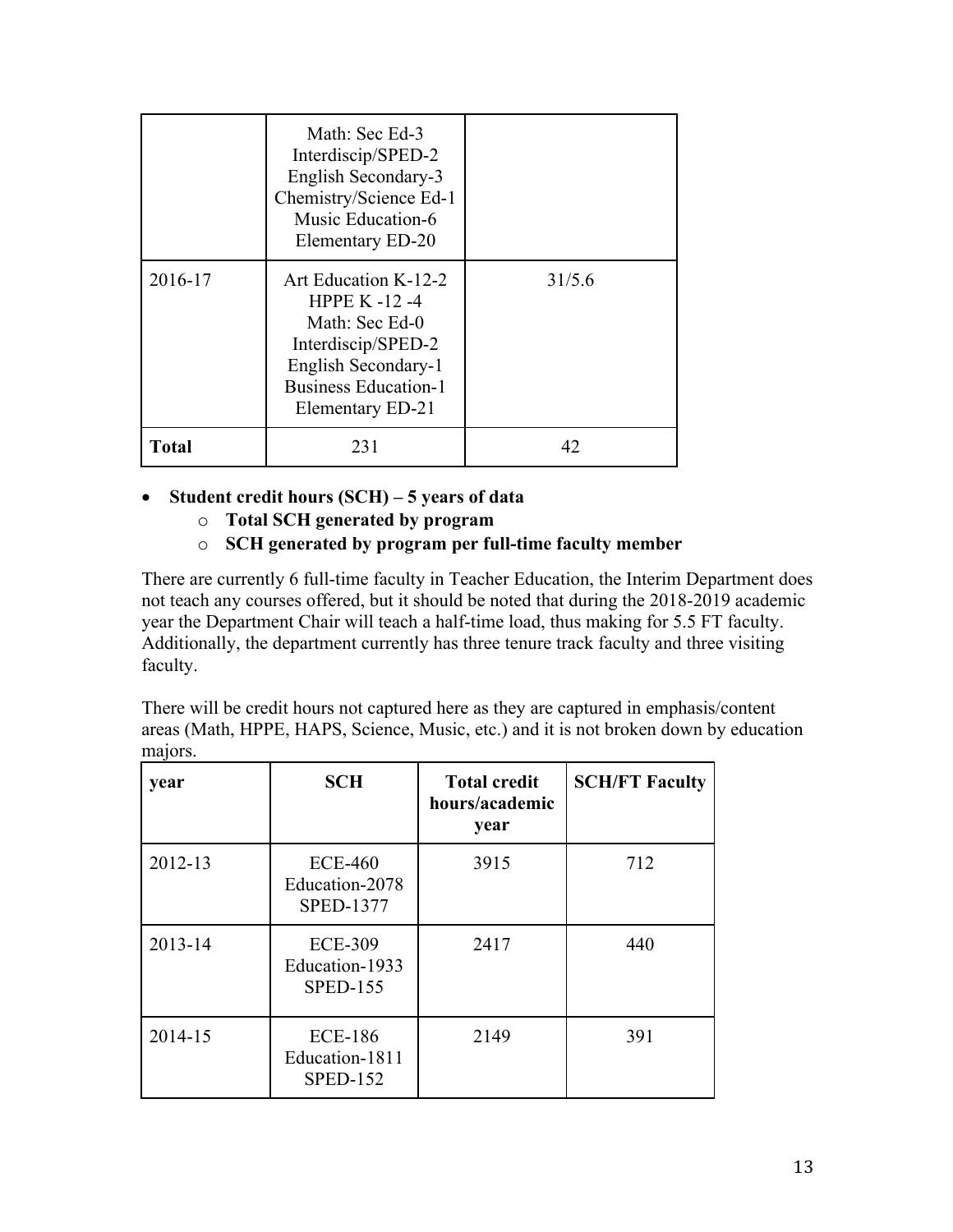| 2015-16                  | <b>ECE-198</b><br>Education-1756<br>SPED-15         | 1969       | 358      |
|--------------------------|-----------------------------------------------------|------------|----------|
| 2016-17                  | <b>ECE-488</b><br>Education-1427<br><b>SPED-125</b> | 2040       | 371      |
| <b>Total/Averag</b><br>e |                                                     | 12490/2498 | 2272/454 |

### • **Service to campus**

### o **Fraction of tenured & tenure-track faculty engaged in campus-wide committee assignments (standing committees, search committees outside the department, appointments to task forces or working groups, etc.)**

All tenured and tenure-track faculty within the department are excepted to participate in campus service, with the exception of visiting faculty. The following Table shows the number of committees, task forces, or other campus-wide service activities by faculty member.

| <b>Campus Service</b>       | Faculty #1    | Faculty #2             | Faculty #3             |
|-----------------------------|---------------|------------------------|------------------------|
| <b>Boards</b>               |               |                        |                        |
| Committees                  | <b>GECC</b>   | <b>CRC</b>             | Grad Council           |
|                             | 5-Year Review | <b>FDC</b>             | <b>Faculty Senate</b>  |
|                             | Plan          | <b>IRB</b>             | Academic               |
|                             |               | <b>WAC</b>             | Council                |
|                             |               |                        | Pathways Theme         |
|                             |               |                        | Committee              |
| <b>Task Force/Work</b>      | LatinX        | Contingency Plan       | Essential              |
| Groups                      |               | Curriculum             | Learning Task          |
|                             |               | <b>Innovation Team</b> | Force (ELTF)           |
|                             |               | (CIT)                  | Curriculum             |
|                             |               |                        | <b>Innovation Team</b> |
|                             |               |                        | (CIT)                  |
| Other                       |               | Project SERVE          | Project SERVE          |
| <b>Service to Community</b> |               |                        |                        |
| & Community                 |               |                        |                        |
| <b>Engagement</b>           |               |                        |                        |
| <b>Boards</b>               |               | Center for             |                        |
|                             |               | Restorative            |                        |
|                             |               | Practices              |                        |
|                             |               | (CRP)                  |                        |
| Committees                  |               |                        |                        |
| Task Force/Work             | Teacher       | Teacher                | Teacher                |

### ● **Service to Campus**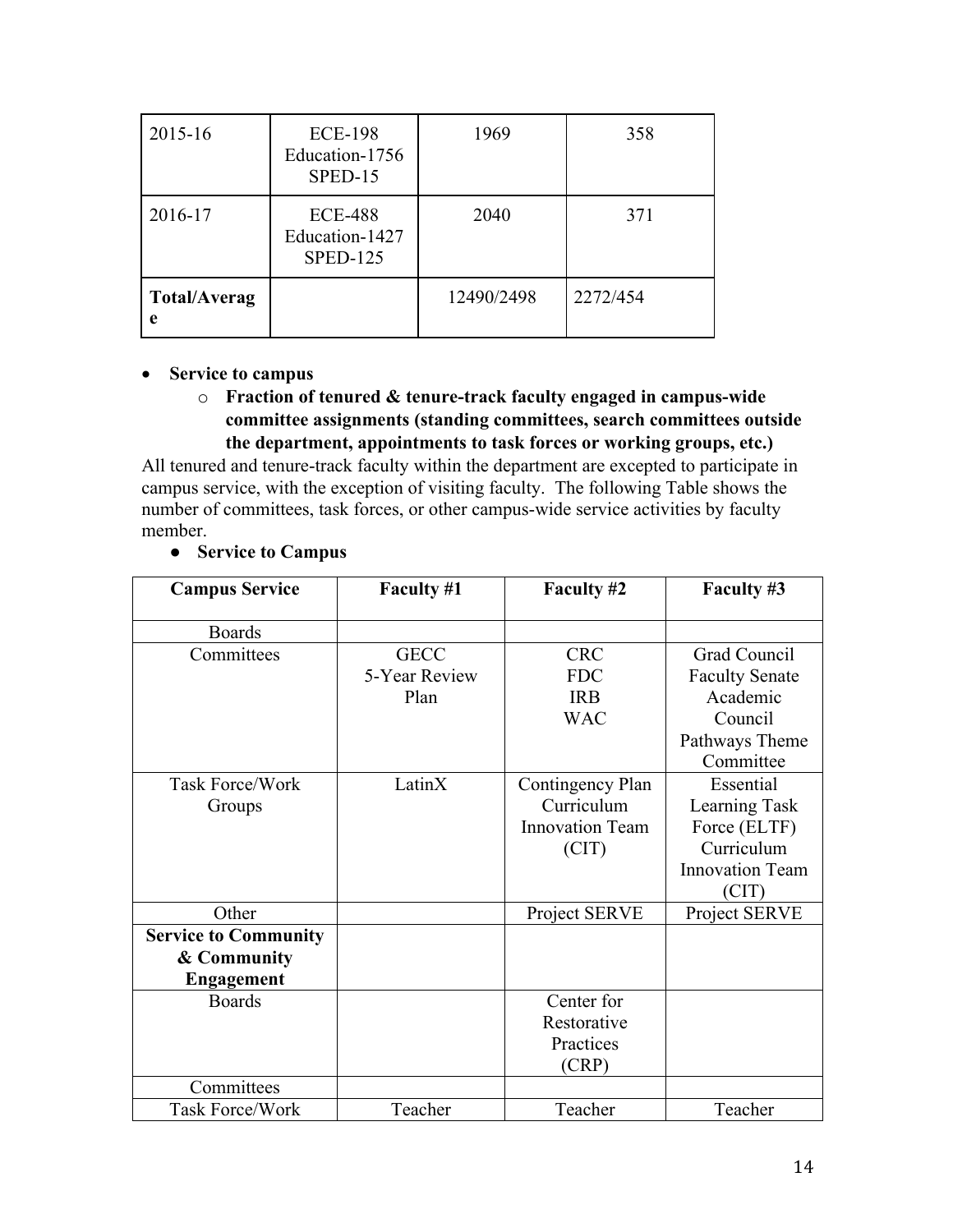| Groups | Preparation      | Preparation | Preparation |
|--------|------------------|-------------|-------------|
|        | Advisory         | Advisory    | Advisory    |
|        | Committee (TPAC) | Committee   | Committee   |
|        |                  | (TPAC)      | (TPAC)      |
| )ther  |                  |             |             |

## **Criteria 5: Cost & benefit of the program**

The below calculations for budget are based on 4.5 full time faculty and 3 administrative positions.

| <b>Cost Type</b>                     | <b>Amount</b> |
|--------------------------------------|---------------|
| <b>Faculty Salaries</b>              | \$290,162     |
| <b>Faculty Benefits</b>              | \$105,715     |
| <b>Operating Expenses</b>            | \$36,000      |
| Supervision                          | \$9,175       |
| <b>Exempt/Support Staff Salary</b>   | \$106,392     |
| <b>Exempt/Support Staff Benefits</b> | \$46,984      |
| <b>Adjunct Compensation</b>          | \$34,000      |
| <b>Total Cost of Program</b>         | \$628,428     |

| <b>Metric</b>   | Amount     |
|-----------------|------------|
| cost/FT faculty | \$114,260  |
| cost/graduate   | \$3,685.80 |
| cost/SCH        | \$307.98   |

● **Revenue generated by the program (e.g. grants, ticket sales, donations, etc. – but not tuition & fees)** 

National Professional Development Grant through the Office of English Language Acquisition, US Department of Education

- Project SEEDS (STEM and Educational Excellence for Diverse Students)
	- \$1,920,851 over Five Years (Extended to Six Years)
	- $\bullet$  2012-2013: \$396,227
	- $\bullet$  2013-2014: \$398,159
	- 2014-2015: \$383,221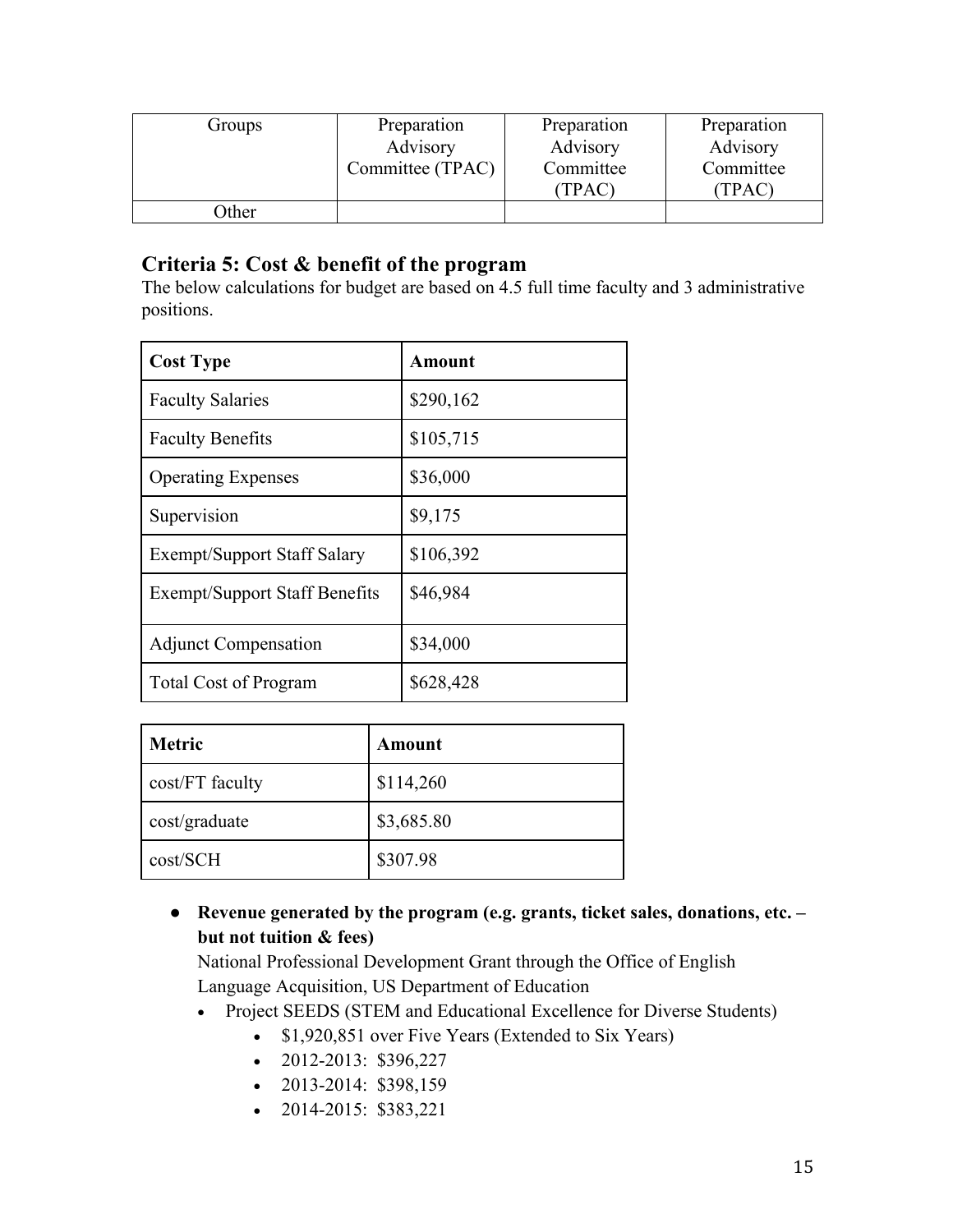- 2015-2016: \$399,766
- 2016-2018: \$343,478
- Empowering Elementary Teachers in STEM Subjects
	- $$210,500$
- Title II Rural Teacher Training Grant
	- $$25,000$

### ● **Formal and documented recruiting efforts by program personnel**

TED Recruitment Efforts

- Winter CASE Conference (2015, 2016, 2017)
- Summer CASE Conference (2012, 2013, 2014, 2015, 2016, 2017)
- Courage to Risk (COTESOl).
- Gifted and Talented (GTED)

Project SEEDS Recruitment Efforts (2012-2017)

- o Recruited for five cohorts of teachers throughout Colorado for CLD Endorsement and Master's in Education (2014-2016)
	- Cherry Creek, Adams 50, San Luis Valley, Steamboat Springs, Glenwood Springs, Westminster (100 participants)
- o STEM recruitment 2013-2014 (Certificate Program)
	- San Luis Valley, Aurora, Brush, Canon City, Carbondale, Colorado Springs, Durango, Evans, Glenwood Springs, Greeley, Gunnison, Pagosa Springs, Pueblo, Trinidad (35 participants)
- o CO State Forest Service Project Learning 2015-2016 (Environmental Awareness for Pre-K Teachers)
	- San Luis Valley, Trinidad, Walsenburg, Pueblo, Denver (over 100 Headstart teachers)
- o STEAM Project (2016-2018) Trip to the Four Corners (Team of Professors from ASU taught history, anthropology, and biology)
	- San Luis Valley (20 participants)

In 2017, the TED formed a Recruitment Committee. Goals for this committee include:

- Create a contact list for school districts in Google Drive (send electronic brochures and rack cards)
- Follow up with former students and applicants who may be interested in graduate programs
- Collect stories and testimonials from current students and alumni
- Attend conferences
- Collaborate with the Alumni Department on campus
- Research possible scholarship opportunities through the ASU Foundation applicable to TED students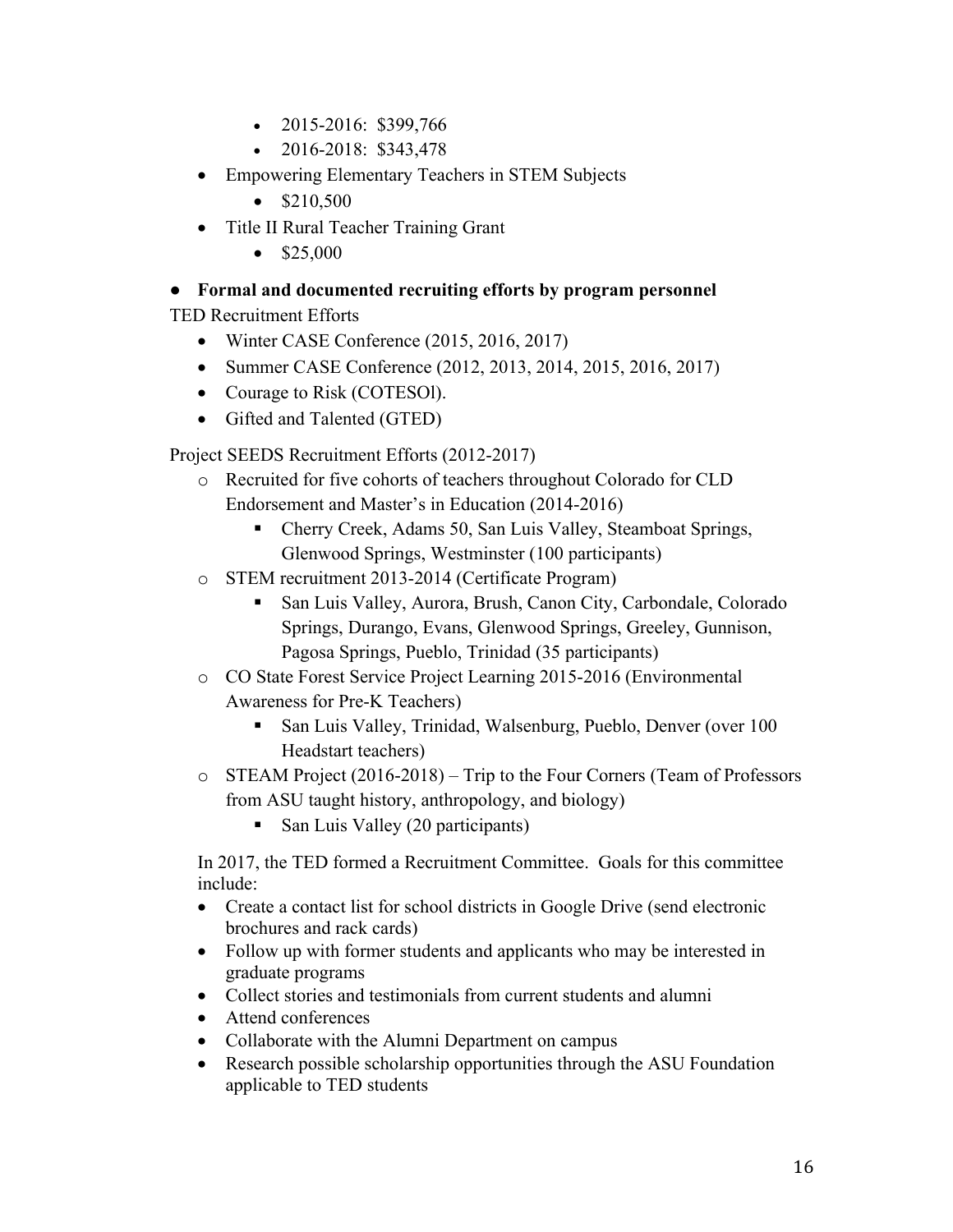Faculty and staff distributed TED flyers in local high schools, attended SAC meetings monthly, developed Project SERVE program with superintendents, participated in ASU high school visitation days and students orientation days.

# **Criteria 6: Faculty and program strengths and accomplishments**

## ● **Accredited by external organization**

ASU TED undergraduate programs are accredited through the Colorado Department of Education (CDE) and the Colorado Department of Higher Education (CDHE).

## ● **Quality of physical, online, or other resources (equipment, software, facilities, etc.) required to deliver the program**

The TED purchased technology to support virtual collaboration for distant students wanting to join face-to-face courses delivered on campus.

The following technology and resources were purchased for the TED through the Project SEEDS grant:

- Three laptops
- 20 iPads with Storage Cart and Charging Ports
- 3D Pens
- SparkFun Kits
- Books
	- Y on Earth
	- SIOP
	- Dessert Ecology
	- Miera Y aPacheco
	- The Dominguez-Escalante Journal

Additionally, the Department finds support to deliver programs by utilizing services from the following areas. The mission of the Academic Instructional Technology Center (AITC) serves to support the instructional technology needs of all faculty for both online and classroom instruction. The Center acts as the helpdesk technical support for all students and faculty using the institutionally supported technologies for online, hybrid and supplemental courses. Adams State University's Academic Instructional Technology Center offers support for faculty developing online courses, technology assistance for students and faculty using Blackboard, and campus instructional technology support. The Quality Matters Rubric is used to evaluate best practices associated with online course delivery.

The goal of the Graduate Student Success Center at Adams State University is to ensure academic success for graduate students at ASU by offering a variety of online and F2F services which include:

- Graduate Student Orientation
- Dedicated workspace and meeting space at East Campus
- Laptops for checkout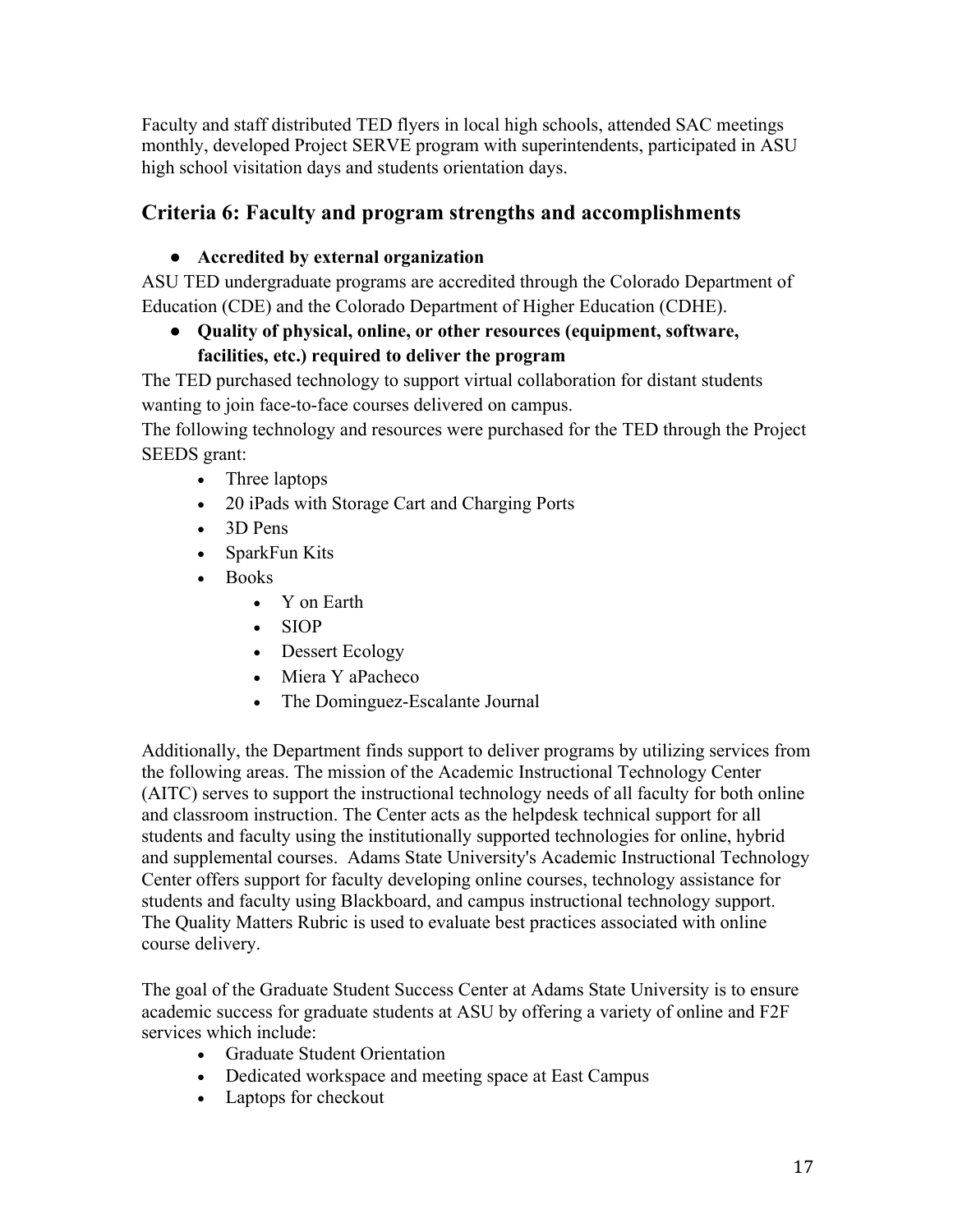- Peer mentoring
- Academic workshops

Other services available to graduate students include:

- Nielsen Library
- Writing Studio
- Office of Graduate Studies

## **Criteria 7: Future potential the program**

● **Brief document from department presenting any specific proposals for program reconfiguration that includes associated costs, projections, evaluation metrics, etc.** 

Due to the recent restructuring and sunsetting of programs, ASU TED is focused on improving, refining, and enhancing what we currently offer that is aligned to the ASU 2020 Statutory Mission. The TED is brainstorming ideas for new programs involving research and professional development to meet the needs of educators in our geographical region while maintaining and enhancing our reputation and respectability.

- **Possible items to consider (this list is not comprehensive)** 
	- **Opportunities to reconfigure or strengthen the program to the benefit of the university**
	- **Potential for program growth/adaptation with trends in the discipline, student needs, national trends, etc.**
	- **Potential for development of appropriate online presence**
	- **Potential for growth of interdisciplinary programs**
	- **Opportunities for collaboration or partnerships with other institutions**

As previously mentioned TED began reconfiguring the department and program offerings in July 2017 and sees many opportunities to continue to reconfigure or strengthen the program to benefit the university, department and students. Recent changes at the institutional level (e.g. attrition, retirement, program alignment) have prompted the teacher education department to reevaluate programming options at all levels. Examples of substantive program changes include the following:

1) The department has discontinued its partnership with PEBC/Boettcher Foundation to provide alternative licensure plus master's degrees under the Boettcher Teacher Residency (BTR). The Adams Rural Teacher (ART) Fellowship was developed in 2017 as a locally-controlled version of the BTR in order to continue to provide a pathway to alternative licensure for nontraditional teacher candidates wishing to pursue postbaccalaureate licensure and graduate study. Initially, this program was developed in partnership with the San Luis Valley BOCES, who served as the state-approved designated agency for alternative preparation. Upon further consultation with CDE regarding requirements for alternative licensure designation, the department elected to discontinue the ART fellowship in September 2017.